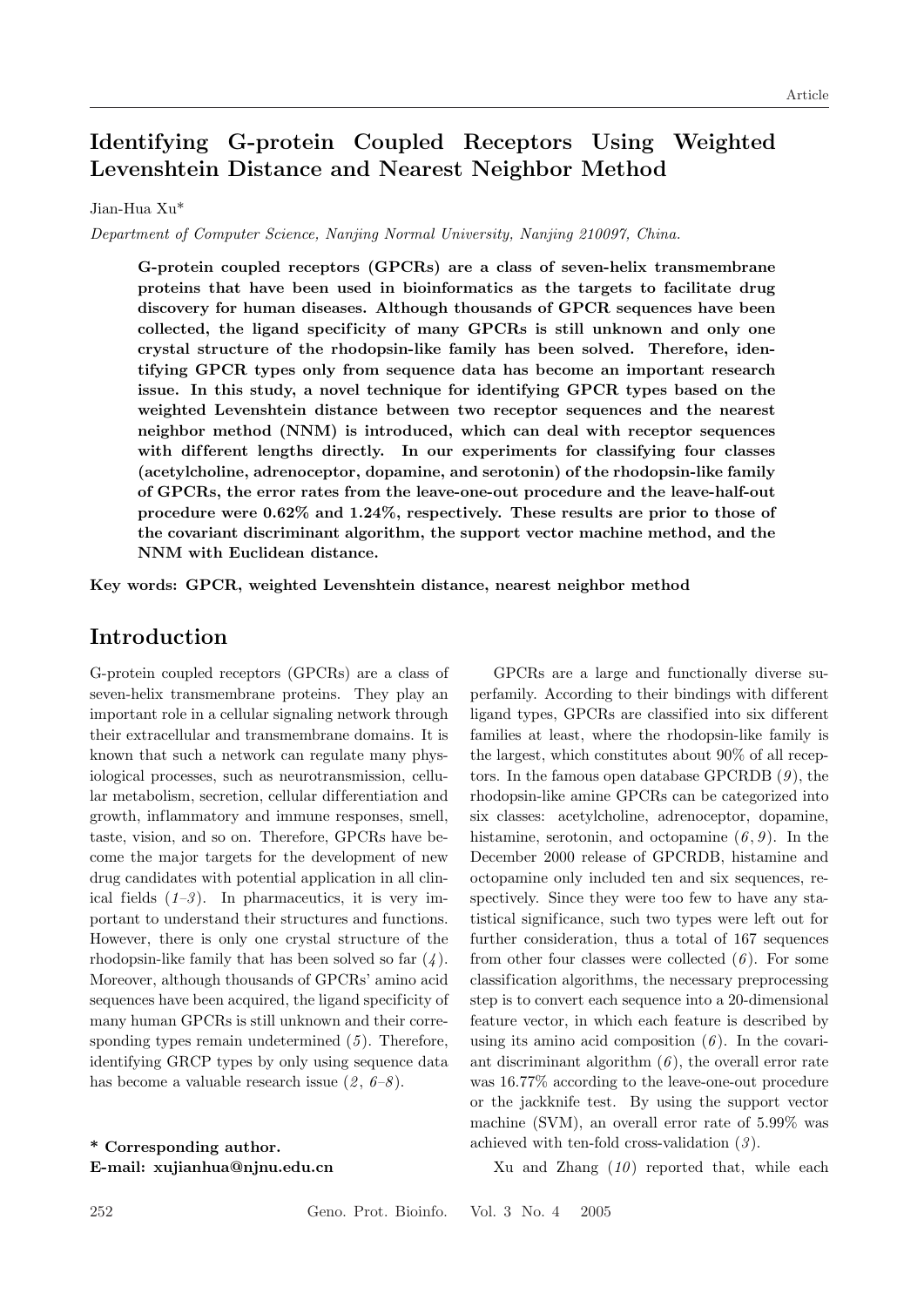DNA sequence was considered as a string consisting of four bases (A, C, G, T) directly, an average error rate of 5.88% was obtained by combining SVM with kernels based on weighted Levenshtein distance (WLD). Through transforming each DNA sequence into a numerical vector, the lowest error rate was 9.5% among other five classification methods  $(11)$ . It is noted that, when DNA and protein sequences are converted into numerical vectors, it is possible to lose some useful information in sequence data. In this study, a novel approach is proposed for identifying GPCR types only from sequence data, which combines WLD with the nearest neighbor method (NNM). Such an approach can deal with receptor sequences with different lengths directly. According to the accession numbers in Elrod and Chou  $(6)$ , 162 available sequences from four classes of the rhodopsin-like family in the March 2005 release were collected. The overall error rate for these sequences was 0.62% for the leave-one-out procedure and 1.24% for the leave-half-out procedure, respectively. It demonstrates that our experimental results are prior to those of the covariant discriminant algorithm  $(6)$ , the SVM method  $(3)$ , and the NNM with Euclidean distance.

### Results

In this section, we report the identification performance of our novel method combining WLD with NNM by using the leave-one-out and leave-half-out procedures, where 162 GPCR sequences belonging to four classes (acetylcholine, adrenoceptor, dopamine and serotonin) were examined. It is noted that in Elrod and Chou  $(6)$  the accession numbers of 167

GPCR sequences were listed, where five accession numbers that did not occur in the March 2005 release of GPCRDB were not considered in this study.

## Identification performance from the leave-one-out procedure

Table 1 lists the discriminated results of GPCR identification from the covariant disciminant algorithm, the NNM with Euclidean distance between two vectors, and the NNM with WLD between two sequences. The accession numbers of misclassified sequences are given and the corresponding numbers in square brackets denote the class labels to be discriminated. The overall error rate achieved by the covariant discriminant algorithm was 16.77% for the 167 sequences of GPCRs  $(6)$ , whereas the overall error rates based on the NNM with Euclidean distance and the NNM with WLD were 8.02% and 0.62% for the 162 sequences in this study, respectively. In the latter case, only one sequence (O96716) from dopamine was misclassified into adrenoceptor. Therefore, the results of our method are prior to that of the covariant discriminant algorithm  $(6)$ .

### Identification performance from the leave-half-out procedure

For the 162 available sequences, we divided them into two subsets, where set 1 was constructed by the sequences located in the odd positions of accession numbers and set 2 was constructed by the remainder sequences. The experimental results obtained by the NNM with Euclidean distance and the NNM with WLD are listed in Table 2, and the overall and class

Table 1 Overall and Class Error Rates and Misclassified Accession Numbers of GPCRs in the Leave-one-out Procedure

| Method             | Acetylcholine [1]   | Adrenoceptor [2]   | Dopamine [3]    | Serotonin [4]                 | Overall error rate |
|--------------------|---------------------|--------------------|-----------------|-------------------------------|--------------------|
| Covariant          | $10/31$ $(32.26\%)$ | $5/44$ $(11.36\%)$ |                 | $7/38$ (18.42%) 6/54 (11.11%) | $28/167$ (16.77\%) |
| discriminant       |                     |                    |                 |                               |                    |
| algorithm          |                     |                    |                 |                               |                    |
| NNM with           | $0/28$ $(0.00\%)$   | $5/43$ $(11.63\%)$ | $4/37(10.81\%)$ | $4/54(7.41\%)$                | $13/162$ (8.02%)   |
| Euclidean distance |                     | P35405[3]          | P24628[1]       | Q16950[3]                     |                    |
|                    |                     | P32251[3]          | P21917[2]       | P20905[2]                     |                    |
|                    |                     | Q91081[3]          | $Q$ 24563[2]    | Q17239[2]                     |                    |
|                    |                     | P07700[4]          | O44198[4]       | Q25414[3]                     |                    |
|                    |                     | P43141[4]          |                 |                               |                    |
| NNM with WLD       | $0/28$ $(0.00\%)$   | $0/43$ $(0.00\%)$  | $1/37(2.70\%)$  | $0/54(0.00\%)$                | $1/162(0.62\%)$    |
|                    |                     |                    | O96716[2]       |                               |                    |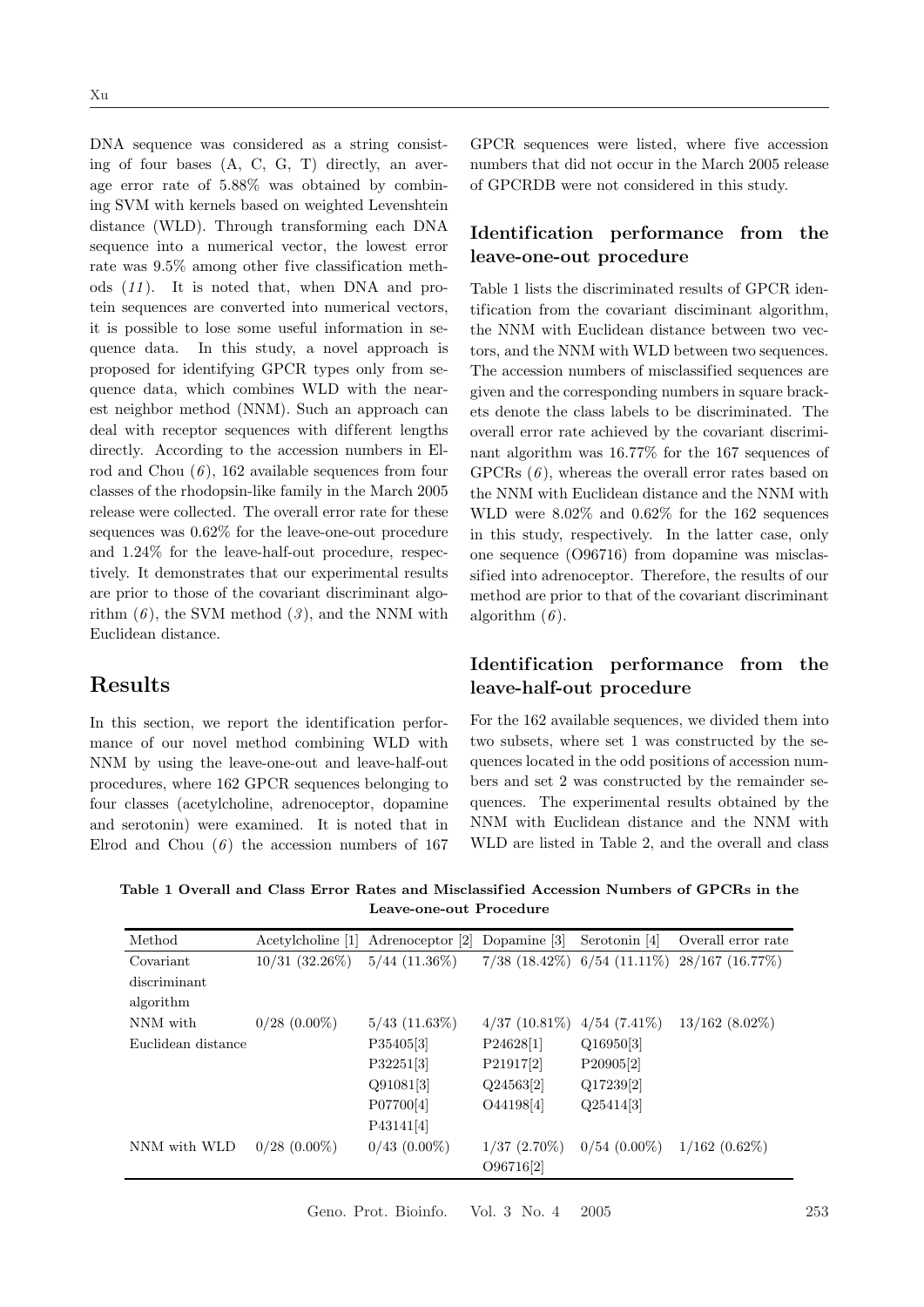| Method             |       | Test set Acetylcholine [1] | Adrenoceptor [2]  | Dopamine [3]                                  | Serotonin [4]                       | Overall error rate            |
|--------------------|-------|----------------------------|-------------------|-----------------------------------------------|-------------------------------------|-------------------------------|
| SVM with 10-fold   |       | $0.00\%$                   | $9.09\%$          | 5.26\%                                        | 7.49\%                              | 5.99%                         |
| cross-validation   |       |                            |                   |                                               |                                     |                               |
| NNM with           | Set 1 | $0/14$ $(0.00\%)$          | $1/22$ $(4.55\%)$ | $4/18$ $(22.22\%)$                            |                                     | $2/27$ (7.41%) $7/81$ (8.64%) |
| Euclidean distance |       |                            | P32251[3]         | P21917[2]                                     | Q16950[3]                           |                               |
|                    |       |                            |                   | P53453[1]                                     | P20905[2]                           |                               |
|                    |       |                            |                   | O44198[4]                                     |                                     |                               |
|                    |       |                            |                   | Q9PSA7[1]                                     |                                     |                               |
|                    | Set 2 | $0/14$ $(0.00\%)$          | $2/21$ (9.52%)    | $3/19$ (15.79%) $2/27$ (7.41%) $7/81$ (8.64%) |                                     |                               |
|                    |       |                            | Q91081[3]         | P24628[1]                                     | Q17239[2]                           |                               |
|                    |       |                            | P07700[4]         | $Q$ 24563[4]                                  | Q25414[3]                           |                               |
|                    |       |                            |                   | Q42317[4]                                     |                                     |                               |
| NNM with WLD       | Set 1 | $0/14$ $(0.00\%)$          | $0/22$ $(0.00\%)$ | $0/18$ $(0.00\%)$                             | $0/27$ $(0.00\%)$ $0/81$ $(0.00\%)$ |                               |
|                    | Set 2 | $0/14$ $(0.00\%)$          | $0/21$ $(0.00\%)$ | $2/19$ (10.53%) 0/27 (0.00%) 2/81 (2.47%)     |                                     |                               |
|                    |       |                            |                   | $Q$ 24563[4]                                  |                                     |                               |
|                    |       |                            |                   | O96716[2]                                     |                                     |                               |

Table 2 Overall and Class Error Rates and Misclassified Accession Numbers of GPCRs in the Leave-half-out Procedure

error rates from the SVM with ten-fold crossvalidation  $(3)$  are also provided. According to Table 2, the average error rates over two test sets from the NNM with Euclidean distance and the NNM with WLD were 8.64% and 1.24%, respectively. The overall error rate achieved by the SVM with ten-fold crossvalidation was 5.99%, which was 4.75% higher than that of the NNM with WLD. Generally, the average or overall error rate decreases when the number of  $k$ in k-fold cross-validation increases. Therefore, the results of the NNM with WLD are better than that of the SVM method.

According to Tables 1 and 2, it can be seen that the performance of the NNM with WLD is better than those of the covariant discriminant algorithm, the SVM method, and the NNM with Euclidean distance. Additionally, 14 misclassified sequences of GPCRs are listed in Table 1 and 16 sequences in Table 2. Among these sequences, 12 ones are identical, which have to be further examined by us.

## Discussion

Protein sequence data are described as the symbolic strings consisting of amino acids. To utilize some classification algorithms for identifying structures and functions of proteins, one has to convert sequence data into numerical vectors (for example, amino acid composition vectors) through a proper transform way. However, it is found out that such a transform procedure would lose some useful information. In this

study, a novel discriminant technique for classifying GPCR types is introduced, which combines WLD with NNM. Since the widely used Euclidean distance between two vectors is replaced by the WLD between two sequences, the sequence data can be handled directly. In our experiments, 162 available sequences of four classes collected from the rhodopsin-like family were used to evaluate this method. The experimental results show that the error rate of our method was lower than those of the covariant discriminant algorithm, the SVM method, and the NNM with Euclidean distance. It demonstrates that our method is very ef fective to identify GPCR types only from sequence data.

Our further work will deal with more protein and DNA sequence data to examine the performance of our method, and fuse more biological information into the weight definition of WLD.

## Materials and Methods

### Sequence data of the rhodopsin-like family

In Elrod and Chou  $(6)$ , the accession numbers of 167 GPCR sequences from the December 2000 release of GPCRDB were listed, including 31 acetylcholines, 44 adrenoceptors, 38 dopamines, and 54 serotonins (http://www.gpcr.org/7tm/). According to the March 2005 release, five sequences (Q9QYN6, Q9QYN7, Q9W180, P35369, and P13953GP) were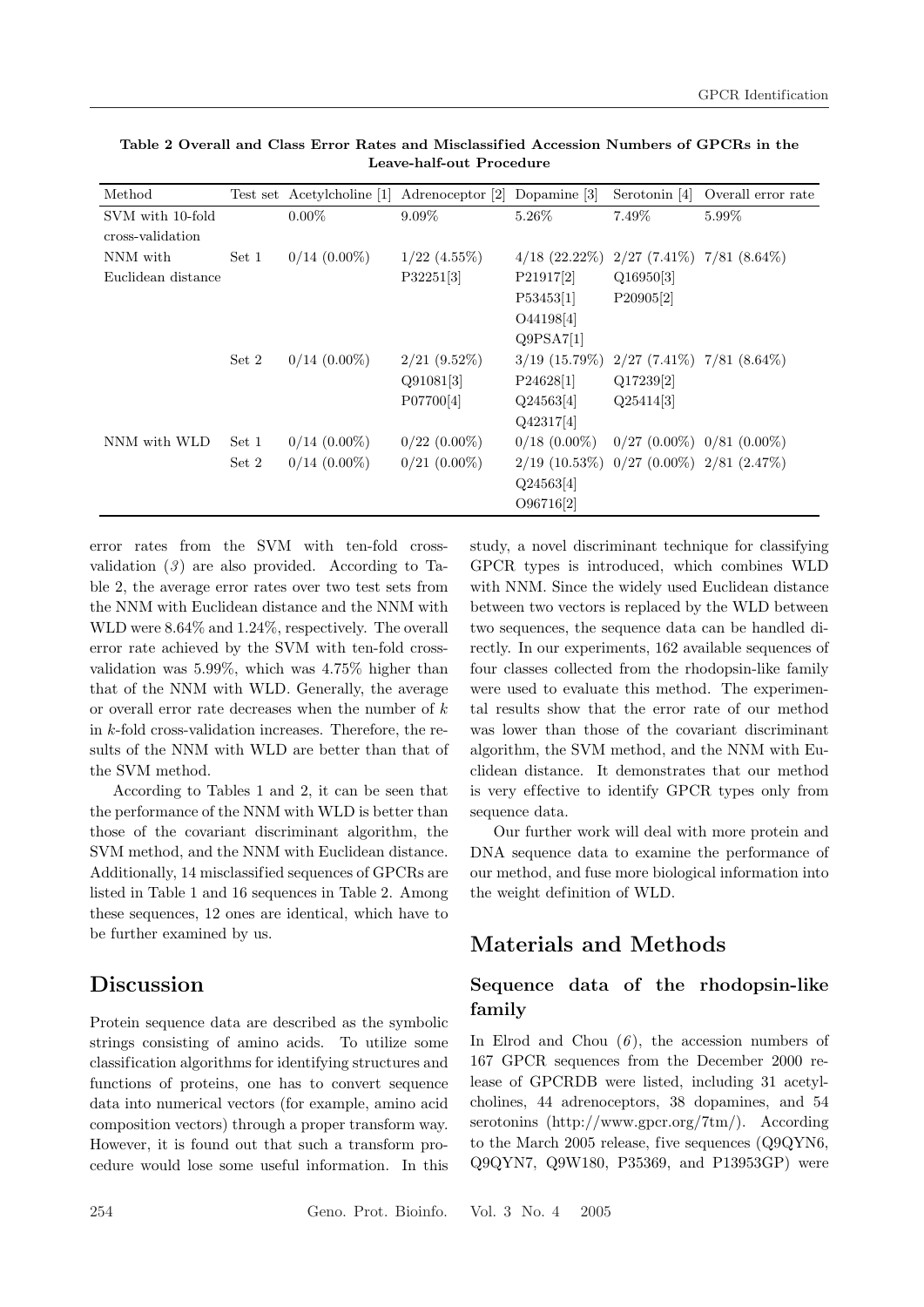| Class         | Number | Minimal length (aa) | Maximal length (aa) | Average length (aa) |
|---------------|--------|---------------------|---------------------|---------------------|
| Acetylcholine | 28     | 460                 | 805                 | 531.46              |
| Adrenoceptor  | 43     | 400                 | 519                 | 448.09              |
| Dopamine      | 37     | 363                 | 539                 | 441.35              |
| Serotonin     | 54     | 357                 | 834                 | 443.69              |

Table 3 Summary of 162 GPCRs from Four Classes of the Rhodopsin-like Family

deleted. Therefore, we collected 162 GPCR sequences as shown in Table 3.

In this study, we mainly considered these receptor sequences as strings of amino acids directly. In order to examine the NNM with Euclidean distance, we also converted these sequences into 21-dimensional numerical vectors, where the first 20-dimensional features represent amino acid composition and the last feature represents ambiguous symbol composition. To eliminate the influence of different sequence lengths, all features were divided by sequence length.

#### NNM

NNM is a piecewise linear classification technique  $(12)$ , which can only handle numerical vectors converted from sequences originally. Let  $l$  training samples from c classes be:

$$
\{(x_1, y_1), (x_2, y_2), \dots, (x_l, y_l)\}\tag{1}
$$

where  $x_i \in R^d$  and  $y_i \in \{1, 2, ..., c\}$  represent the *i*<sup>th</sup> vector and its class label, respectively. For a new sample  $x$  to be classified, we calculate  $l$  distances between x and  $x_i$   $(i = 1, ..., l)$ , and find out the training sample  $x_g$  with the minimal distance:

$$
||x - x_g|| = \min_{i=1,\dots,l} ||x - x_i|| \tag{2}
$$

In this case, we decided that  $x$  and  $x_g$  belong to the same class. Here  $\|\cdot\|$  usually denotes a certain distance between two vectors, such as Euclidean distance.

#### WLD between two sequences

WLD can directly measure the similarity between two sequences. Here, we assume two symbolic strings (sequences)  $\boldsymbol{a}$  and  $\boldsymbol{b}$  with different lengths n and m, respectively, denoted as:

$$
\mathbf{a} = a_1 a_2 \dots a_n, \mathbf{b} = b_1 b_2 \dots b_m \tag{3}
$$

For these symbols existing in the two strings above, three correction operations can be defined as:

(1) Deletion operation: some symbol  $a_i$  in the string  $\boldsymbol{a}$  is deleted; (2) Insertion operation: some symbol  $b_i$ in the string  $\boldsymbol{b}$  is inserted into the string  $\boldsymbol{a}$ ; and (3) Substitution operation: some symbol  $a_i$  in the string  $\boldsymbol{a}$  is replaced by some symbol  $b_i$  in the string  $\boldsymbol{b}$ . By using these correction operations, the string  $\boldsymbol{a}$  can be transformed into the string  $\boldsymbol{b}$  step-by-step.

The Levenshtein (edit) distance is defined as the smallest number of correction operations converting the string  $\boldsymbol{a}$  into the string  $\boldsymbol{b}$ . Since in many real applications the three operations imply different meanings, it is necessary to determine dif ferent weights for the dif ferent operations. According to this idea, the WLD is defined as the minimum total weights of single symbol deletion, insertion, and substitution operations required to convert one string into the other  $(12-14)$ . A dynamic programming algorithm was proposed by Wagner and Fischer  $(15)$  for calculating the WLD. Let  $d_{ij}$  be the WLD between two sub-strings consisting of the first i symbols of the string  $\boldsymbol{a}$  and the first j symbols of the string  $\boldsymbol{b}$ , and  $c_D$ ,  $c_I$ , and  $c<sub>S</sub>$  denote the weights of single symbol deletion, insertion, and substitution operation respectively. We have:

$$
d_{ij} = \min(d_{(i-1)j} + c_D, d_{i(j-1)} + c_I, d_{(i-1)(j-1)} + c_S)
$$
\n(4)

where  $d_{00} = 0$ ;  $i = 1, ..., n$ ;  $j = 1, ..., m$ . Figure 1 illustrates the computational procedure of the WLD. Finally,  $d_{nm}$  implies the WLD. We used such a distance to measure the similarity between two symbolic strings, that is, two sequences of GPCRs. It is noted that, when the weights of insertion and deletion operations are identical, the WLD satisfies three conditions in the distance definition.

In order to eliminate the influence of string lengths, we divided the original WLD by summation of two string lengths. However, it is still referred to the WLD. In this study, such a distance between two strings was used in NNM. That is, we classified GPCR types by combining WLD with NNM. In our experiments, the weights of single insertion and deletion operations were equal to 1. If the two symbols were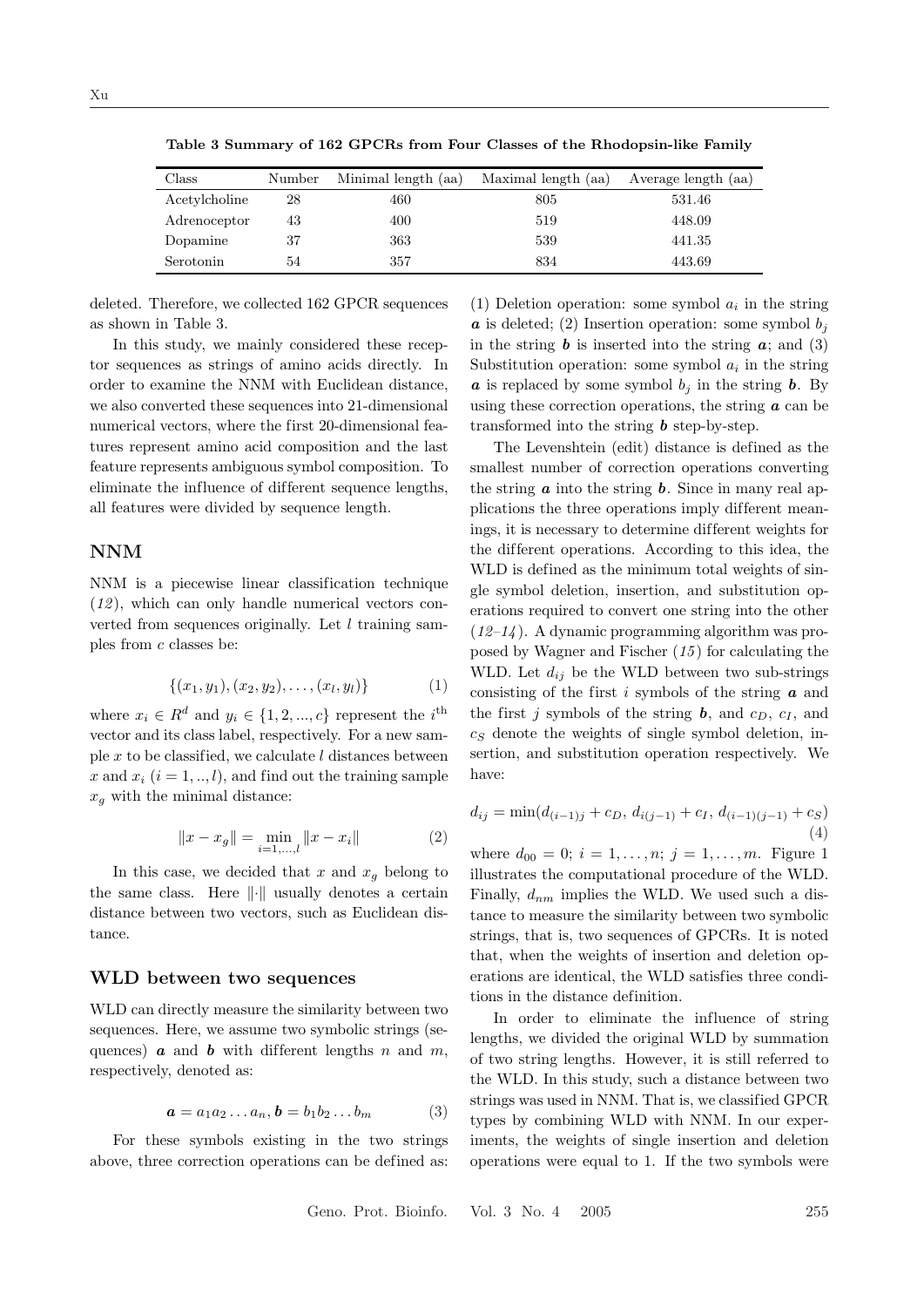

Fig. 1 The computational procedure of WLD.

identical, the weight of substitution operation was 0, otherwise was 3. It implies that there exists no substitution operation between different amino acids.

#### Identification performance measure

For many classification methods, k-fold crossvalidation is a widely used technique for estimating identification performance or generalization error. Generally, the training set is randomly divided into  $k$ disjoint subsets of almost equal size. The classifier is trained by using  $k-1$  of the subsets and is then tested on the subset left out. This procedure is repeated  $k$ times (or trials) and in turn each subset is used for testing once. Averaging the test error over the k trials can give an estimate of the expected generalization error. In real applications, the mean of the  $k$  estimates of predication error rate is usually referred to the average error rate. There exist two extreme cases:  $k=2$ and  $k = l$ . The former is referred as the leave-half-out procedure, and the latter is the leave-one-out procedure or the jackknife test.

In this study, the leave-one-out and leave-half-out procedures were used to measure the identification performance. Since there are four classes of GPCR types in our experiments, we utilized two indexes, overall and class error rates, in order to give more identification details. For the leave-one-out procedure, the overall error rate is defined as the ratio of the number of misclassified receptors to the total number of all receptors, and the class error rate denotes the ratio of the number of misclassified receptors in some class to the receptor number of this class. In the leave-half-out procedure, two corresponding indexes are defined for each test subset and the average error rate is estimated over the two subsets.

## Acknowledgements

This work was supported by the Natural Science Foundation of Jiangsu Province (No. BK2004142) and partly by the National Natural Science Foundation of China (No. 60275007).

## References

- 1. Lameh, J., et al. 1990. Structure and function of G protein coupled receptors. Pharm. Res. 7: 1213-1221.
- 2. Hebert, T.E. and Bouvier, M. 1998. Structural and functional aspects of G protein-coupled receptor oligomerization. Biochem. Cell Biol. 76: 1-11.
- 3. Huang, Y. and Li, Y. 2004. Classifying G-protein coupled receptors with support vector machine. Lect. Notes Comput. Sci. 3174: 448-452.
- 4. Palczewski, K., et al. 2000. Crystal structure of rhodopsin: a G protein-coupled receptor. Science 289: 739-745.
- 5. Schoneberg, T., et al. 2002. The structural basis of Gprotein-coupled receptor function and dysfunction in human diseases. Rev. Physiol. Biochem. Pharmacol. 144: 143-227.
- 6. Elrod, D.W. and Chou, K.C. 2002. A study on the correlation of G-Protein-coupled receptor type with amino acid composition. Protein Eng. 15: 713-715.